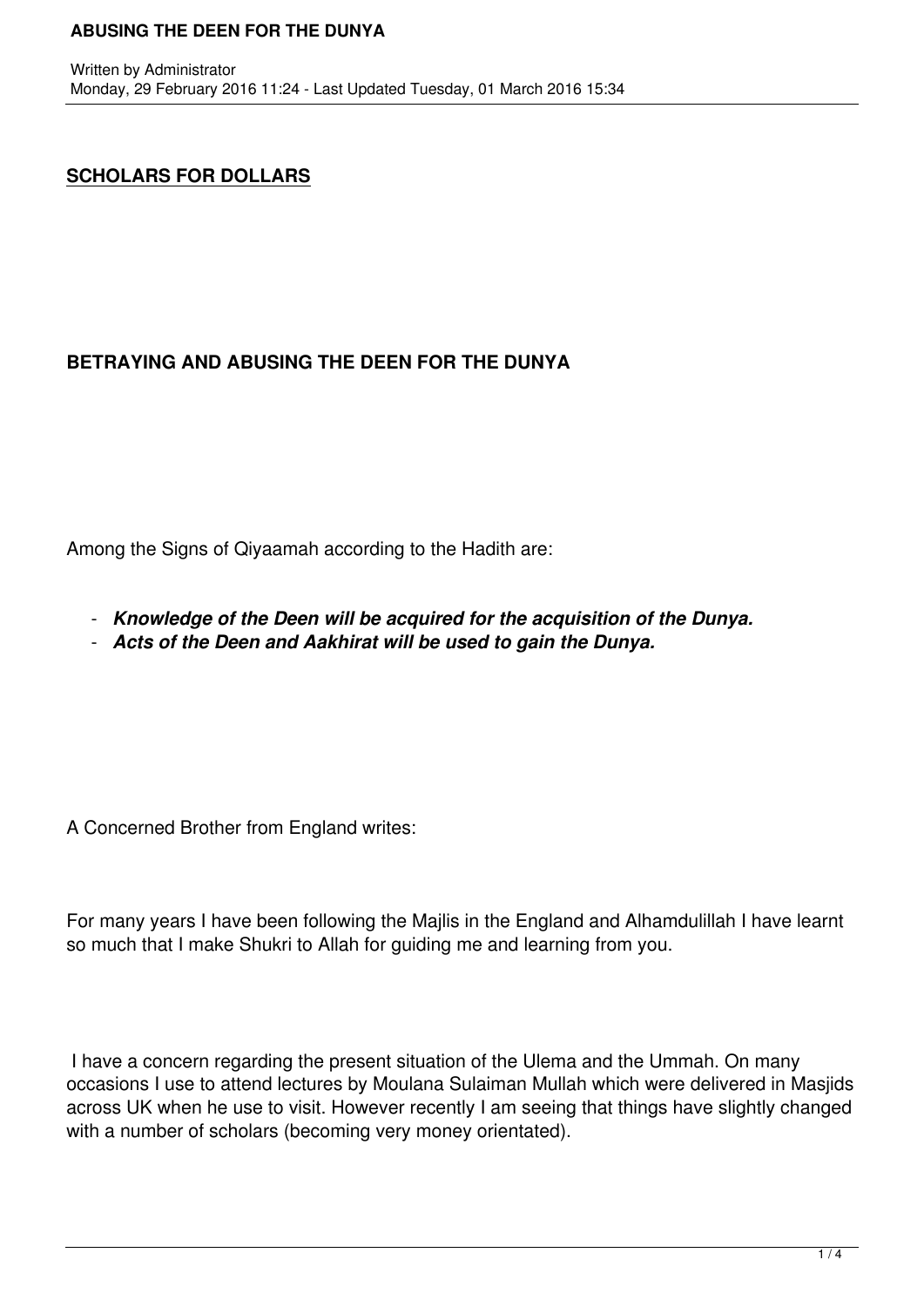### **ABUSING THE DEEN FOR THE DUNYA**

 It has become a trend in the UK that many charity organisations invite international scholars such as Moulana Sulaiman

After inviting him,

 1. Events take place in halls as can be seen in the following poster. The public are requested to register for the event where entrance is free and a three course meal is free. However the catch is that some of these gatherings are mixed where people sit around tables with their families and it results in these events turning out to be a charity collection. The Scholar will address the people and then the organisers will beg from the people to donate money and thousands of pounds are collected from these events for their charity organisations.

 The guest speaker is given a business class ticket or at times a first class ticket from these charity organisations. The guest speaker is also provided accommodation in hotels and an envelope with money is given to him before departure. These programmes at times are played live or recorded and played over the Internet (video streaming).

 Another scholar is sheikh Saad Nomani (from Pakistan originally staying in Madina and mentioned that he is from the progeny of Imaam Abu Hanifa) who is given the same treatment, 1. Demands a first class ticket/business class ticket

- 2. Demands staying in a five star hotel
- 3. Demands a payment for each event carried out (masjid/hall)

He justifies this three demands by stating that it is payment for his time.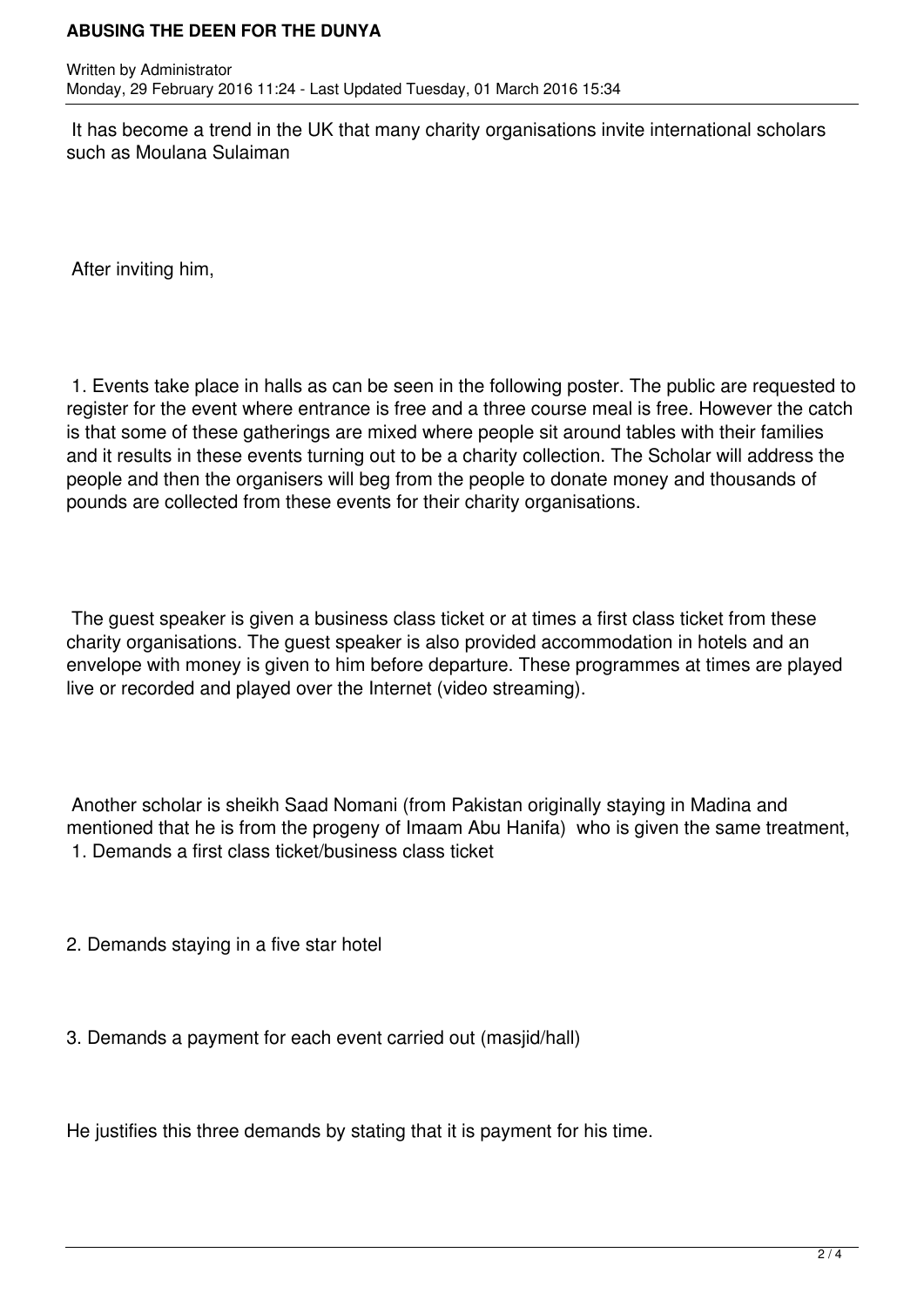## **ABUSING THE DEEN FOR THE DUNYA**

Written by Administrator Monday, 29 February 2016 11:24 - Last Updated Tuesday, 01 March 2016 15:34

 Please do advise us. Please do advise us if I we should attend these gatherings or not. At the same time please do advise us if we should contribute to these charities such as Rahma (Mercy) or Ummah welfare trust or Human appeal who are the host of these events.

*(End of letter).*

## **ANSWER**

The facts in the letter adequately portray the villainy of these evil scholars for dollars. They are signs of Qiyaamah. They have betrayed Allah Ta'ala, the Rasool, The Ummah and Islam.

The answers to your questions are:

(1) It is not permissible to attend these merrymaking haraam gatherings ostensibly organized for purposes of the 'Deen' when in reality, the motivation is the dunya. These evil scholars for dollars are candidates for drinking the pus of Jahannamis as mentioned in the Qur'aan Majeed. Their satanic trading of the Deen is vile in the extreme. They are from among the worst parasites which are destroying the Imaan and morality of Muslims.

(2) It is not permissible to contribute to these wayward, miscreant organizations which so despicably aid and abet these vile scholars for dollars in pillaging and plundering the Deen and the people. Their objective is nothing but worldly gain. They are parasites who leach on the diseased blood and pus of the wounded Muslim community already sick and rotten to the core. These evil scholars for dollars are agents of Iblees – mini dajjals – plying the trade of shaitaan.

 (3) It is not permissible to attend the lectures of these shaitaani scholars for dollars nor the expensive merrymaking functions organized to fleece the public.